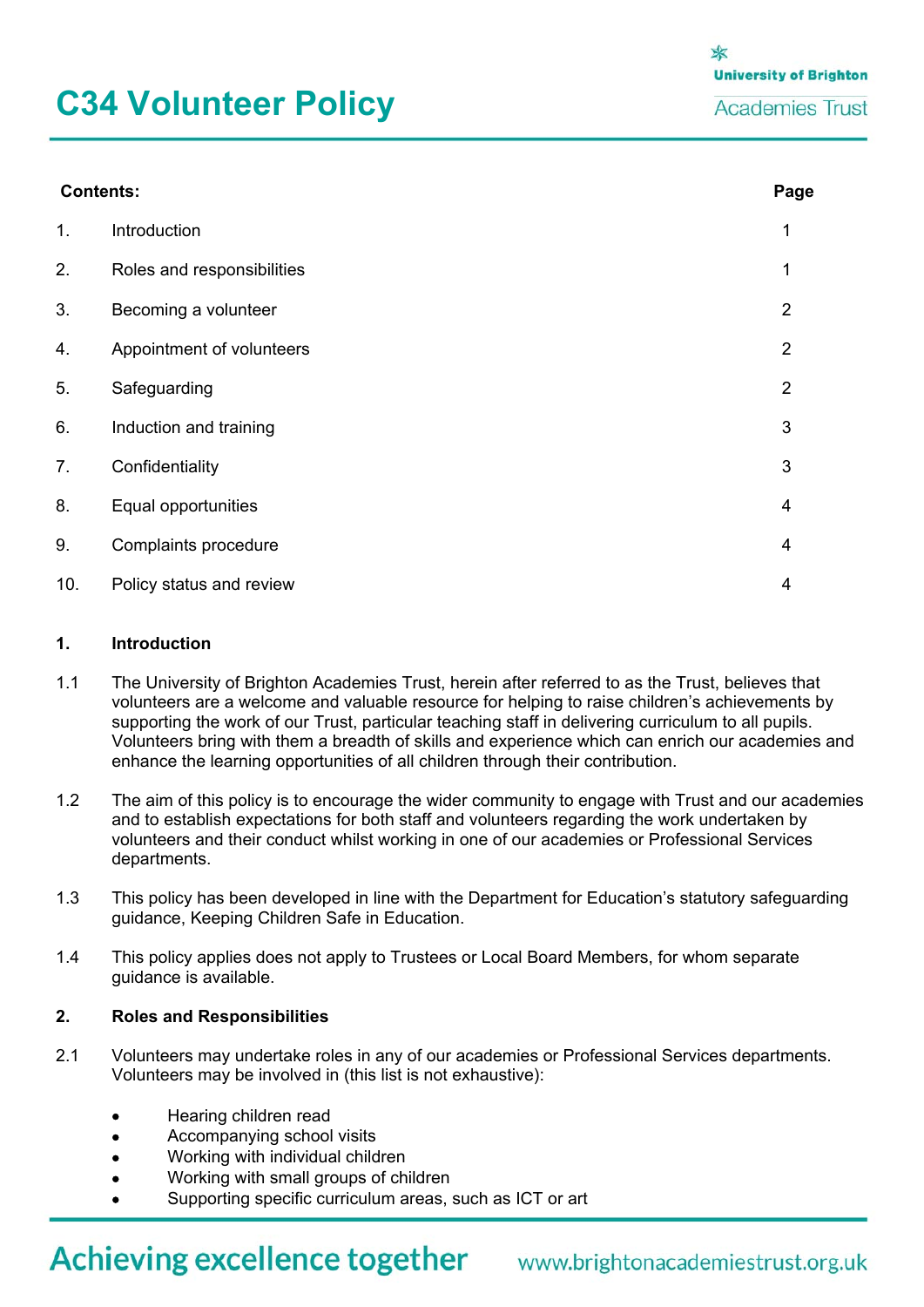- Social activities such as running a disco
- Fund raising activities such as running a cake stall or helping at the Summer Fair
- Carrying out administrative work or other suitable agreed duties
- 2.2 Volunteers may be:
	- Parents, carers, guardians, or grandparents of pupils
	- Former pupils or staff
	- Students on work experience or placement
	- Local residents
	- Friends of the school/members of the PTA

#### **3. Becoming a volunteer**

- 3.1 Anyone wishing to work as a volunteer with the Trust on a regular basis or as a one-off should contact the Principal or relevant Head of Professional Services department. Volunteers should complete the relevant application form with their contact details, types of activities they would like to help with and the times they are available to help. The Principal/Head of Professional Services department (or staff member with delegated responsibility) will interview the potential volunteer and an appropriate voluntary role will be agreed.
- 3.2 If the voluntary role is academy and class/pupil-based, this will normally be with a class/pupil(s) which has no family or friend connection to the volunteer. A regular day(s) and time(s) will be agreed, where not one-off, and the applicant will be expected to sign all relevant documentation.
- 3.3 All documents relating to the completion of a DBS should be returned with the necessary original identity documents to facilitate a DBS (Disclosure and Barring Service) clearance check if required. Where the volunteering is a placement linked to a course of study the cost of the DBS (if required) will be met by the volunteer (or his/her college).
- 3.4 An entry will be made on the Trust's/Academy's Single Central Record and a file maintained with the confidential details of the volunteer which will be retained by school for 7 years after the volunteer resigns from their volunteering responsibilities.
- 3.5 The exceptions to this are students on work experience university placements who apply via their educational establishment when as it is expected that all necessary safeguarding checks have been carried out by the educational establishment before arriving at The Trust. It is the responsibility of the Principal or Head of Professional Services department to ensure these checks have been completed. The student will be expected to sign a confidentiality agreement and will not be placed in a class with any family or friend connection.
- 3.6 If there is any doubt as to the level of checks required, a decision should be sought from the Recruitment Advisor by email to recruitment@brightonacademiestrust.org.uk.

#### **4. Appointment of volunteers**

- 4.1 Volunteers are appointed by the Principal/Head of Professional Services department.
- 4.2 All appointments are conditional upon the completion of statutory recruitment checks which include the following:
	- An enhanced DBS check (if appropriate see 5.1)
	- **Barred list check**
	- Verification of ID
	- Two references detailing the volunteer's suitability to work with children
- 4.3 The Principal/Head of Professional Services department reserve the right to terminate a placement at any time.

Achieving excellence together www.brightonacademiestrust.org.uk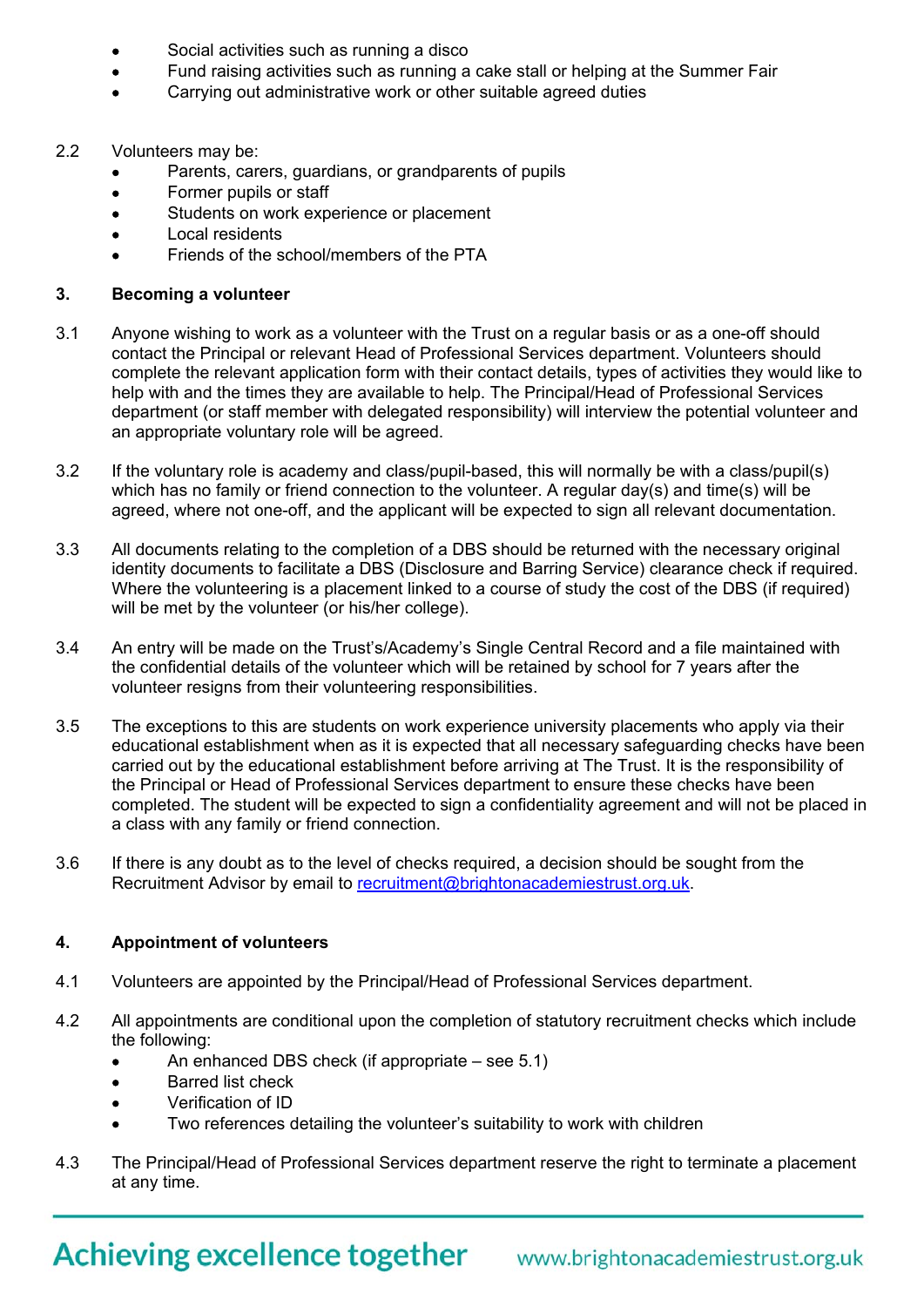#### **5. Safeguarding**

- 5.1 Safeguarding our pupils is of paramount importance, and our volunteers must share our commitment to child protection (please refer to and read the Child Protection and Safeguarding Policy which is available by visiting the relevant academy website). To ensure we're upholding our responsibility to keep our pupils safe, we will conduct enhanced DBS checks on volunteers who:
	- Work one-on-one with pupils unsupervised
	- Work with groups of pupils unsupervised
	- Supervise or accompany groups of pupils on overnight residential visits
- 5.2 Should the results of any DBS checks return with unspent and spent listed convictions and cautions, the Trust will assess these on a case-by-case basis, with regard given to the nature of the conviction and the nature of the work the volunteer will be involved in.
- 5.3 In addition to the DBS check, anyone wishing to become a volunteer must complete a criminal record self-declaration form at interview.
- 5.4 The Trust will provide safeguarding training (see 6.3) to all volunteers prior to them beginning work at the school, including ensuring that they have read and understood part 1 of Keeping Children Safe in Education.
- 5.5 The Trust requires all volunteers to agree and adhere to our Staff Code of Conduct. Additionally volunteers must inform Principals/Head of Professional Services department of any criminal convictions/cautions that occur whilst a volunteer.

#### **6. Induction and training**

- 6.1 All volunteers should have access to this policy which must be provided to them when making an application. Volunteers should also have access to the following polices which are all available from the Trust's website Home - Brighton Academies Trust
	- Health and Safety Policy
	- **•** Confidentiality Policy
	- Data Protection Policy
	- Safeguarding & Child Protection Policy
	- Safeguarding Guidance
	- Equal Opportunity Policies
	- **•** Behaviour Policy
	- ICT Acceptable Use Policy (where regular access to the Trust's computer network is necessary)
	- Staff Code of Conduct
- 6.2 All volunteers who work for the Trust are expected to work and behave in such a way as to promote our Trust values.
- 6.3 All volunteers must have safeguarding training (see 5.4) prior to starting in the voluntary role and this must be renewed annually if the volunteer is to continue as a volunteer. Other training requirements will be based on the nature of the work the volunteer will be doing.
- 6.4 All volunteers must also complete the following online training before commencing their voluntary role: Prevent Training; Health and Safety Overview; Manual Handling and, should they be required to used display screen equipment as part of their volunteer role, Working with Display Screen Equipment.
- 6.5 This is not required where a volunteer is engaged in a one-off activity as the volunteer will be accompanied by a member of staff at all times.

# Achieving excellence together www.brightonacademiestrust.org.uk